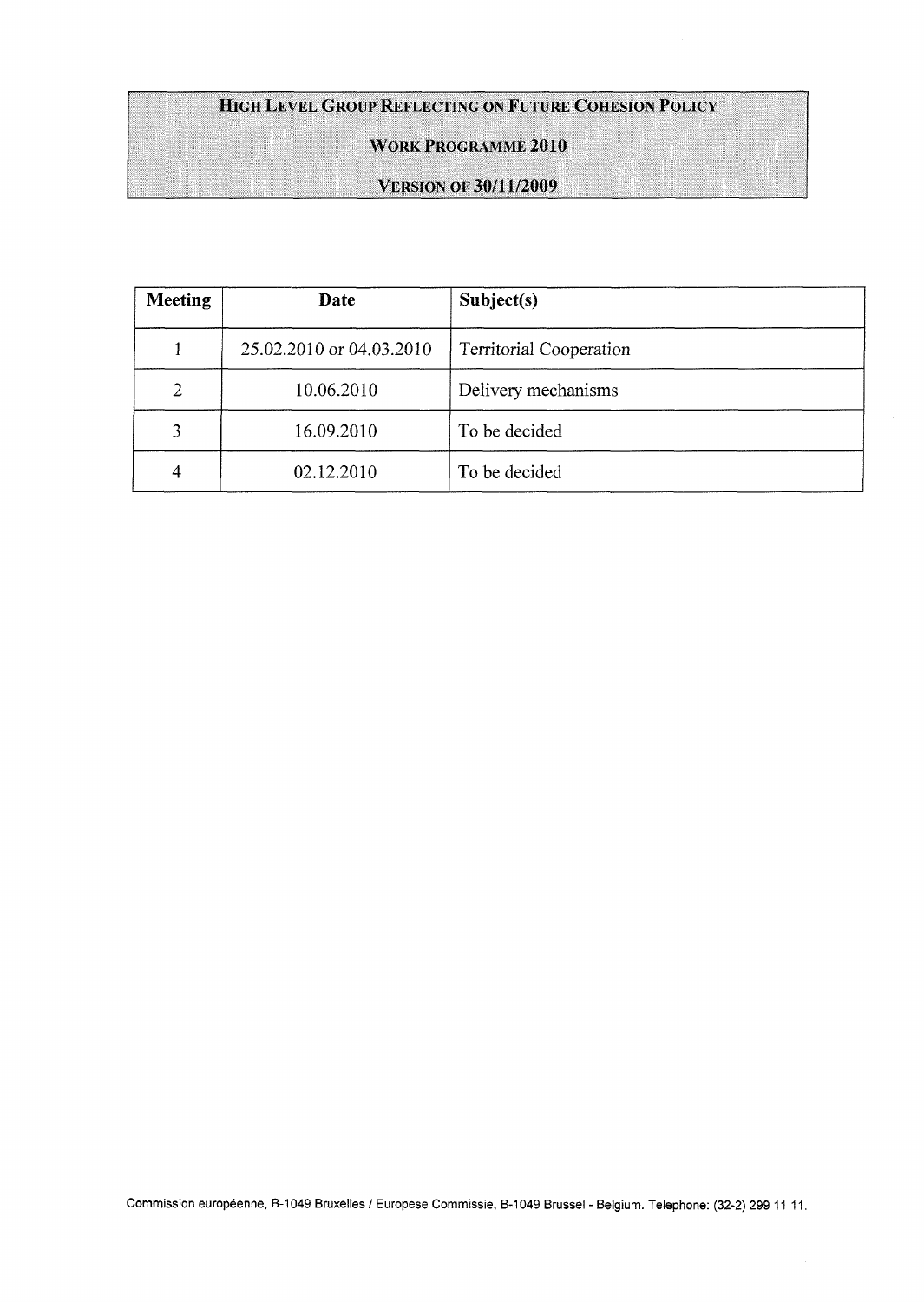

EUROPEAN COMMISSION DIRECTORATE-GENERAL REGIONAL POLICY

The Deputy Director-General - Development, Coordination and Communication of Cohesion Policy

 $_{\rm Brussels}$  01.12.2009\*011268 DIUSSUS,<br>DOMMNI  $D(200)$ RL/av/650556

## **NOTE TO MEMBER STATE EXPERTS**

## **Subject: High Level Group reflecting on future Cohesion policy - mandate**

At its first meeting on  $2<sup>nd</sup>$  October, the High Level Group reflecting on future Cohesion policy devoted some time to discussion of its functioning and objectives on the basis of a draft mandate document. Further to this meeting, comments on the draft mandate document were received in writing from the Italian expert member of the HLG. Consideration was also given to the need to ensure flexibility of functioning of the group in the light of specific topics identified for discussion.

The mandate for the group has now been finalised on the basis of these elements. The mandate document is attached to this note and has also been uploaded to the 'ADMIN' folder for the High Level Group on the circa website established for the group at:

<http://circa.europa.eu/Members/irc/reqio/future>cohesion policy/home

Katarína Mathernov

Enes:

Mandate

Copies:

Marc Lemaitre (CAB Samecki), Dirk Ahner, Michele Pasca-Raymondo, REGIO Directors, Assistants and Advisors

Catherine Day (SG), Jean-Luc Demarty (AGRI), Herve Jouanjean (BUDG), Robert Verrue (EMPL), Heinz Zourek (ENTR), Karl-Friedrich Falkenberg (ENV), Fokion Fotiadis (MARE), José Manuel Silva Rodriguez (DG RTD), Matthias Ruete (DG TREN)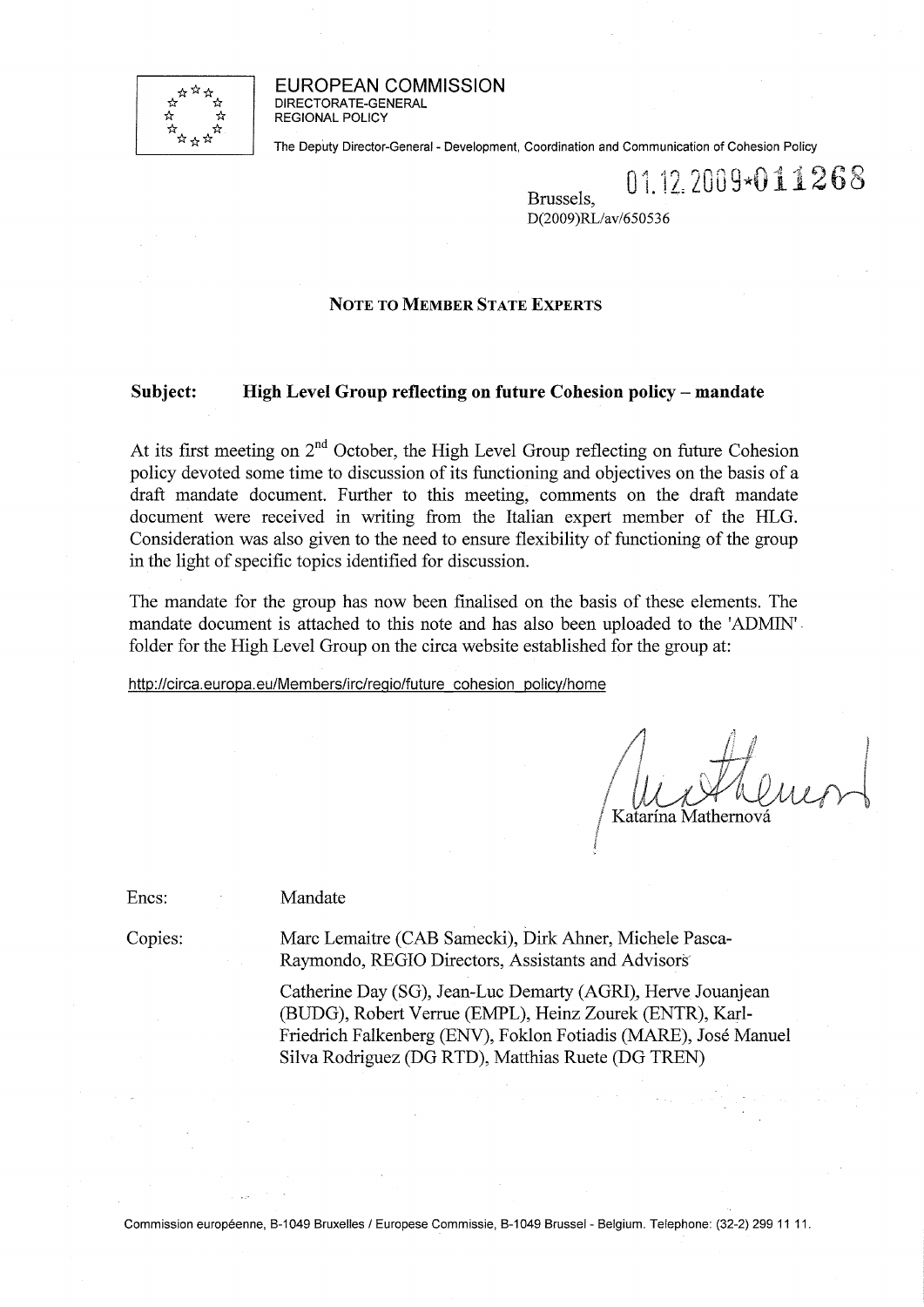## **;;&;;Щ|Щ**

## $M$ АNDАТЕ

# $30/11/2009$

#### $1.$ **BACKGROUND**

- 1.1. The launching of the 4th Cohesion Report in 2007 marked the beginning of a reflection process on future Cohesion policy, putting forward a number of questions for public consultation related, in particular, to the challenges facing regions in the coming years.
- 1.2. Subsequent steps in the work on reflection on future Cohesion policy since then include:
	- The results of the public consultation on the 4<sup>th</sup> Cohesion Report summarised in the Fifth Progress Report on economic and social cohesion (June 2008);
	- The Green Paper on territorial cohesion (6 October 2008) and subsequent public consultation summarised in the Sixth Progress Report on economic and social cohesion (June 2009);
	- The Working Paper on Regions 2020 providing a first prospective analysis of the likely regional impact of four major challenges facing Europe globalisation, demographic change, climate change and energy (November 2008);
	- Commissioner Hübner's Reflection Paper on future Cohesion policy, presented at the informal meeting of ministers responsible for regional policy in Mariánske Lázně, and the joint ministerial communiqué on possible future policy directions and delivery system (23-24 April 2009); and
	- The independent expert report 'An Agenda for a Reformed Cohesion Policy' presented by Fabrizio Barca, from the Italian Ministry of the Economy, providing an assessment of cohesion policy and recommendations for the future (27 April 2009).
- 1.3. In order to provide an informal platform for discussion of the main building blocks for future Cohesion policy between Commission services and Member States policy makers, Commissioner Hübner announced at the Mariánske Lázně informal ministerial meeting that a High Level Group reflecting on future Cohesion Policy would be established. Member States were informed in writing about the establishment of this group by letter of 11 June 2009.

Commission européenne, B-1049 Bruxelles / Europese Commissie, B-1049 Brussel - Belgium. Telephone: (32-2) 299 1111.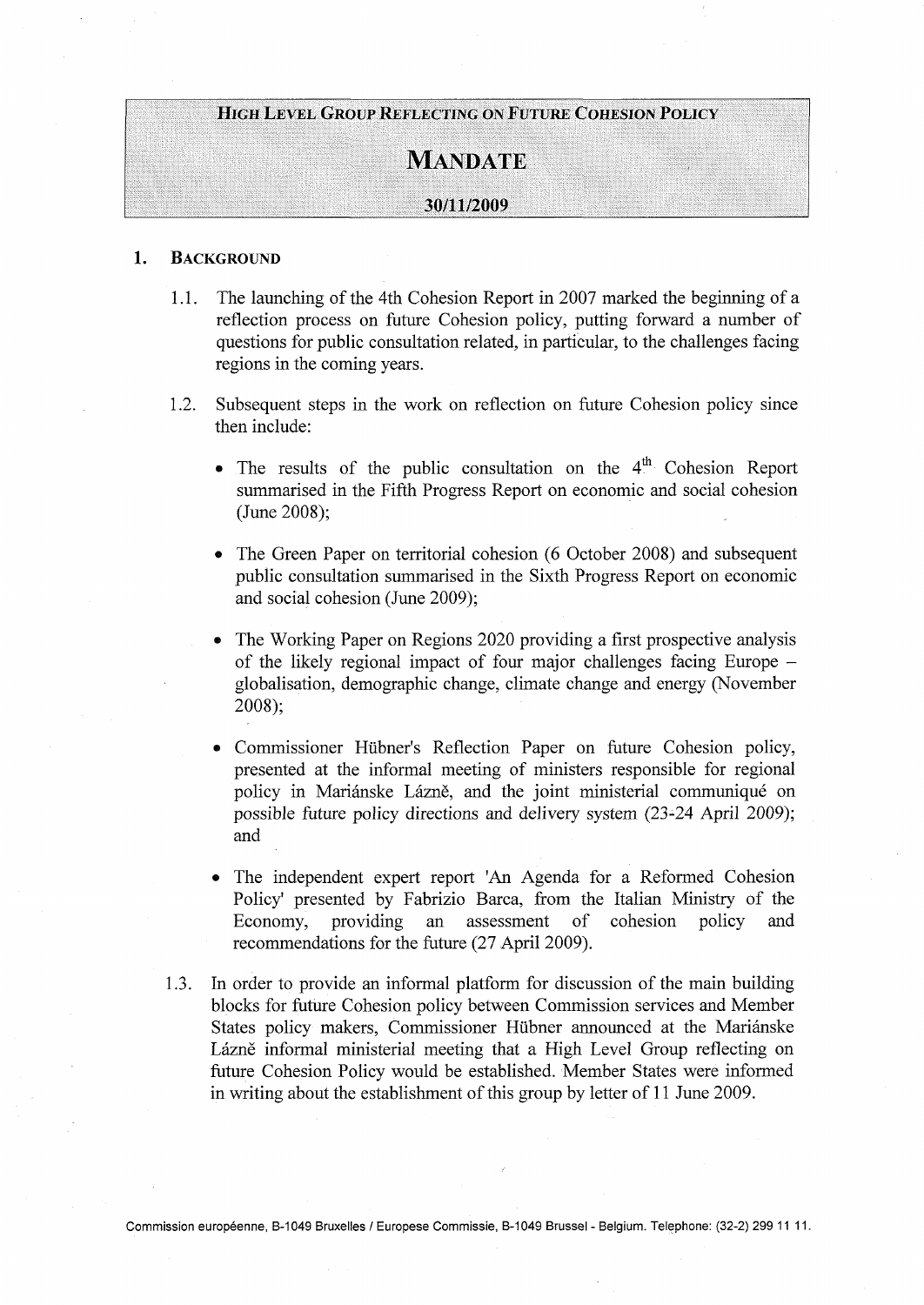## 2. MEMBERS AND TERM

- 2.1. The membership of the High Level Group (HLG) is as follows:
	- One invited high level government expert (Director General or substitute) from the national ministries responsible for Cohesion policy from each Member State; and
	- The European Commission (Commission), which assumes the presidency, gives technical support and provides the secretariat.
- 2.2. Invitations to meetings will be sent to each Member State expert via the Permanent Representation. Member States are requested where possible to avoid sending alternates so as to help ensure continuity of debate. Moreover, the number of invited participants is limited in order to help ensure real exchange of views and discussion. However, Member States may, at their own expense, send up to one further government expert in a supporting role.
- 2.3. The mandate of the HLG expires at the end of 2010. However, the Commission and Member States can decide to continue work after this date.

## 3. ACTIVITIES

- 3.1. The HLG is an informal advisory group established to support the work of the Commission in developing the main building blocks of post-2013 Cohesion policy.
- 3.2. As an advisory group, its views do not in any way bind the Commission or Member States. The HLG is not intended to replace other formal structures (Structural Actions Working Group, COCOF etc.).
- 3.3. The tasks of the HLG will be to discuss future policy directions, to ensure transparency between the Commission and Member States and to offer a possibility to contribute to the preparatory process and to exchange between colleagues with similar responsibilities.

## 4. STRUCTURE AND FUNCTIONING

## 4.1. Meetings

- Meetings of the HLG will be convened by the Commission and will take place in Brussels four times a year i.e. twice under each Presidency. If necessary, the Commission can also convene further meetings.
- Participants are responsible for making their own travel and accommodation arrangements. If required, travel expenses can be reimbursed by the Commission according to the normal rules of meetings held by the Commission for reimbursement of experts from public administrations. Reimbursement of travel expenses will be limited to one expert per Member State.